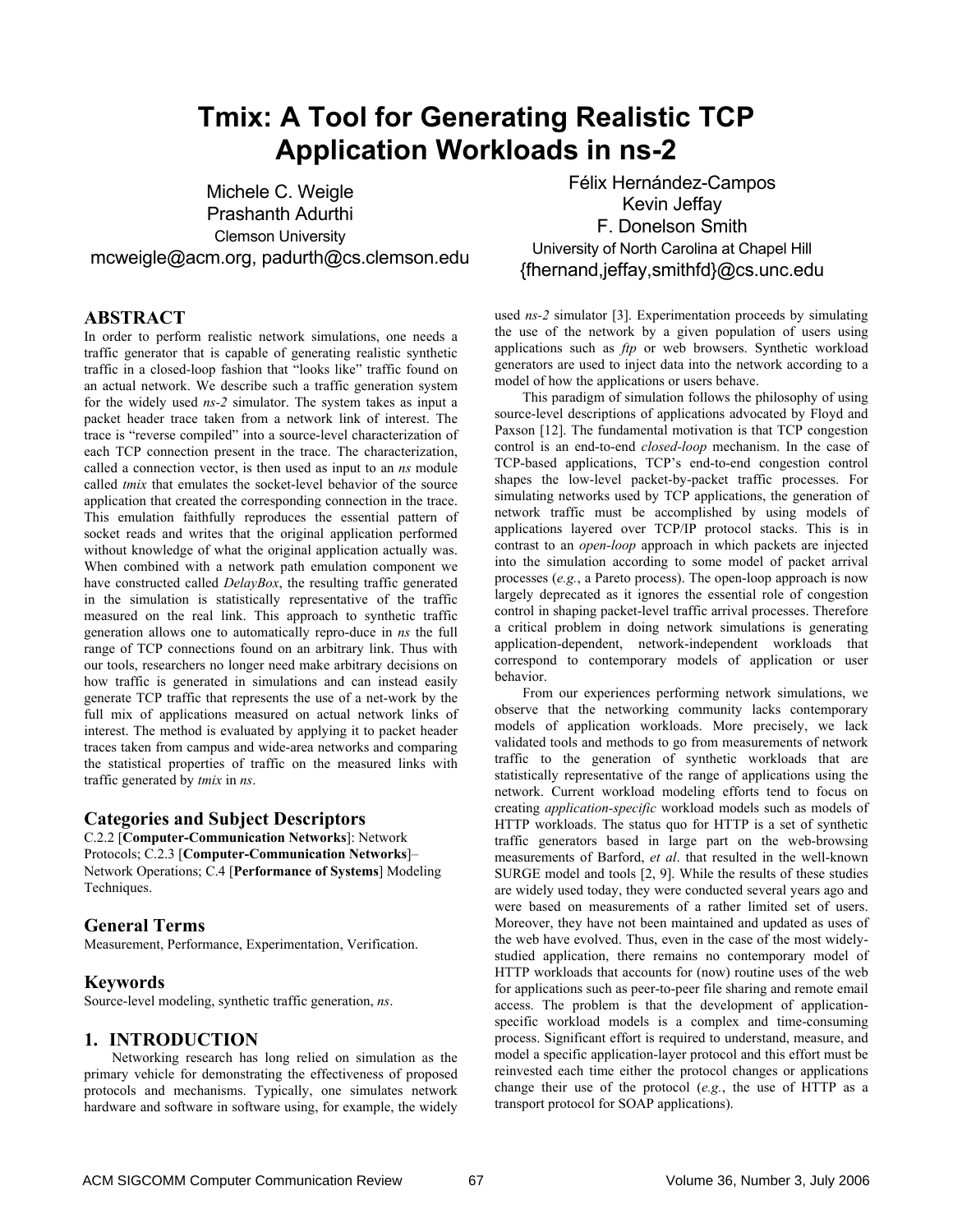Consider the problem of simply measuring applicationspecific traffic. Typically when constructing workload models, the only means of identifying application-specific traffic in a network is to classify connections by port numbers.<sup>1</sup> For connections that use common reserved ports (*e.g.*, port 80) we can, in theory, infer the application-level protocol in use (HTTP) and, with knowledge of the operation of the application level protocol, construct a source-level model of the workload generated by the application. However, a growing number of applications use port numbers that have not been registered with the IANA. Worse, many applications are configured to use port numbers assigned to other applications (allegedly) as a means of "hiding" their traffic from detection by network administrators or for passing through firewalls. For example, the Internet 2 NetFlow report shows that the percentage of traffic classified as unidentified, in terms of originating application, has increased from 28% in 2002 to 37% in 2006 [19]. However, even if all connections observed on a network could be uniquely associated with an application, constructing workload models requires knowledge of the (sometimes proprietary or "hidden") application-level protocol to deconstruct a connection and understand its behavior. Doing this for the hundreds of applications (or even the top twenty) found on a network is a daunting task.

We advocate a different approach. Our goal is to create an automated method for characterizing the full range of TCP-based applications using a network of interest without any knowledge of which applications are actually present in the network. This characterization should be sufficiently detailed to allow one to statistically reproduce the applications' workload in an *ns* simulation.

The general paradigm we follow is an empirically based method. One first takes one or more packet header traces on a network link and uses the trace(s) to construct a source-level characterization of applications' uses of the network. This sourcelevel workload model is constructed by "reverse compiling" TCP/IP headers into a higher-level, abstract representation that captures the dynamics of both end-user interactions and application-level protocols above the socket layer. Each TCP connection is represented as a *connection vector*. A connection vector, in essence, models how applications use TCP connections as a series of data-unit exchanges between the TCP connection initiator and the connection accepter. The data units we model are not packets or TCP segments but instead correspond to the objects (*e.g*., files or email messages) or protocol elements (*e.g*., HTTP GET requests or SMTP HELO messages) as defined by the application and the application protocol. The data units exchanged may be separated by time intervals that represent application processing times or user "think" times. A sequence of such exchanges constitutes the connection's "vector." This model is described in detail in Section 3.

Collectively, the set of connection vectors derived from a network trace is a representation of the aggregate behavior of all the applications found on the measured network. These connection vectors are input to a trace-driven workloadgenerating program called *tmix* that "replays" the source-level (socket-level) operations of the original applications. In this manner, *tmix* creates inputs to TCP that are statistically similar to

the TCP inputs from the applications that created the original packet trace. *tmix* can generate realistic synthetic TCP traffic in either a network testbed or in an *ns* simulation. Here we focus on the implementation of *tmix* in *ns*.

Our workload modeling approach is presented and validated empirically by comparing synthetically generated traffic in *ns* with trace data obtained from the UNC Internet access link (a Gigabit Ethernet link). Similar validations have been performed using measurements from wide-area links such those in Abilene (Internet-2). For a further comparison, we also include a comparison of the same synthetic traffic generated in our testbed. This is done primarily to suggest that in cases where the *ns* simulation results deviate from reality, that these deviations are due in part to shortcomings of the *ns* simulator itself.

We claim our method of representing TCP connections as connection vectors, and using these vectors to generate synthetic workloads, is a natural and substantial step forward. Connection vectors are easily constructed directly from packet traces from existing network links, without any *a priori* knowledge of the variety or type of applications, or application-level protocols, being measured. With our method and tools, the process of going from network traces to generating a synthetic TCP workload that is statistically representative of that observed on the measured link, can be reduced *from months to hours*. But most importantly, connection vectors derived from a trace can be used to generate realistic synthetic traffic that statistically approximates the traffic on the measured link. Thus with our methods, researchers no longer need make arbitrary decisions concerning, for example, the number of short-lived and long-lived flows to simulate in an experiment. Instead one can simply generate the actual mix of TCP connections found on an actual link. Moreover, standard statistical sampling techniques can be used to generate controlled and meaningful departures from approximations to the measured traffic.

Like all workload modeling efforts, our work on *tmix* is necessarily limited. The careful reader will have no trouble identifying some aspect of TCP application behavior that we either fail to account for or are fundamentally unable to model given our approach. Thus, the core issue is one of parsimony: are we able to capture enough information about applications' uses of TCP to reproduce interesting, important, and new measures of traffic in the synthetically generated traffic, and with what effort are we able to do so? In general, this important discussion is beyond the scope of this paper (but is addressed in detail in [15]). We simply note that this paper reports on the reproduction of a combined set of features of real network traffic that to our knowledge have not been previously demonstrated nor addressed in the literature. For this reason we further believe this work to be an important advance.

An additional limitation of the work present here is the fact that we only consider the faithful reproduction of TCP traffic. Modeling and synthetic generation of UDP traffic is a simpler task and one that is accommodated by a straightforward extension of the methods presented here. The UDP work is not presented here because of space limitations but will be addressed in a future paper.

The remainder of this paper is organized as follows. Section 2 reviews related work in workload characterization and generation. Section 3 describes the methodology for constructing connection vectors from packet-header traces and discusses the limitations of the methods. Section 4 describes the *ns* implementation of the *tmix* tool for synthetic workload

 $\overline{a}$ 

<sup>&</sup>lt;sup>1</sup> This is largely because user privacy concerns dictate that it is inappropriate to record and analyze packet data beyond the TCP/IP header without the prior approval of users.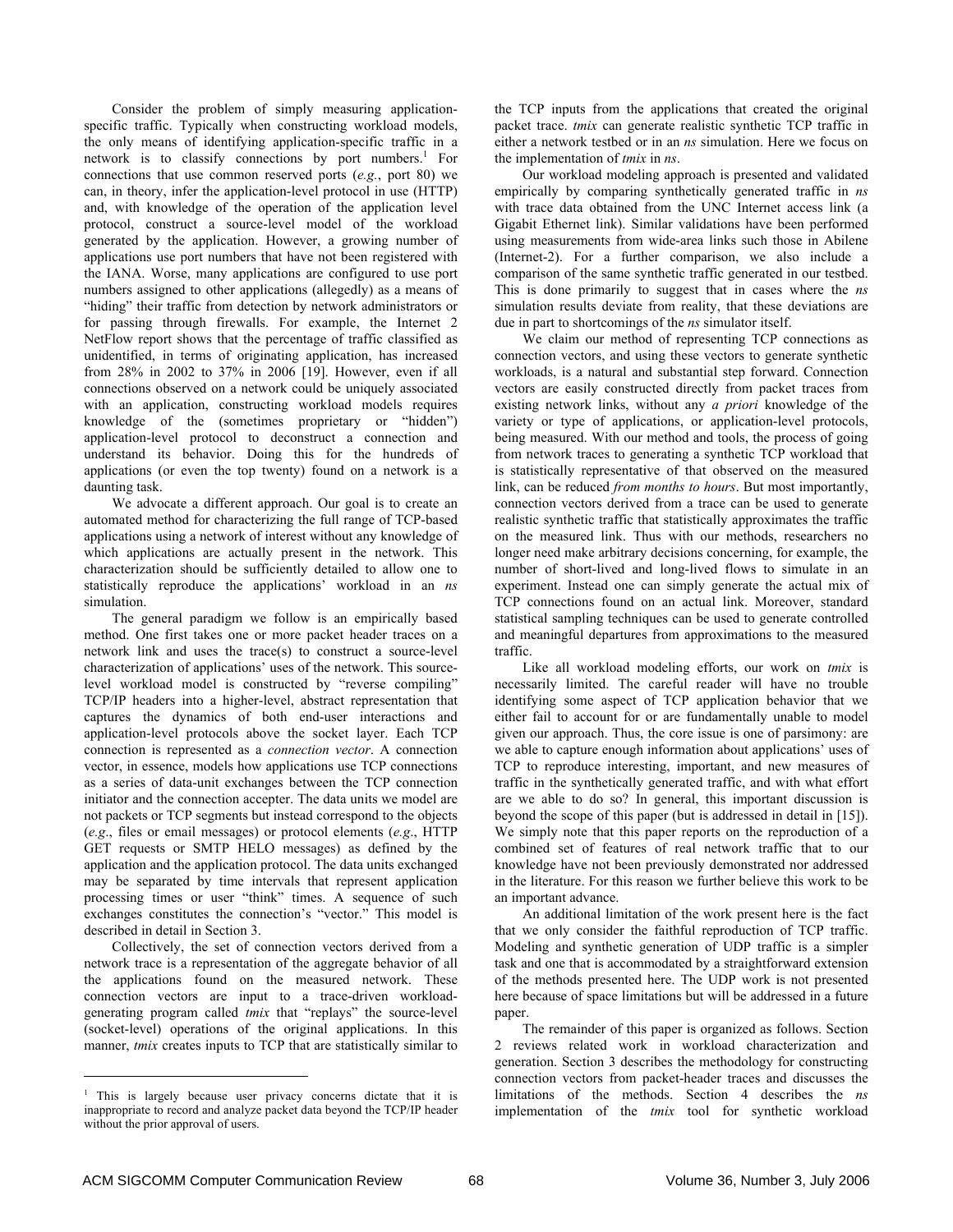generation. Section 5 presents a series of validation experiments using traces from the UNC network. Section 6 gives a summary of the results and discusses directions for further research.

## **2. RELATED WORK**

A compelling case for workload generation as one of the key challenges in Internet modeling and simulation is made by Floyd and Paxson [12]. In particular, they emphasize the importance of generating workloads from source-level models in order to perform closed-loop network simulations. Two important measurement efforts that focused on application-specific models, but which preceded the growth of the web, were conducted by Danzig, *et al.*, [4, 10], and by Paxson [25]. These researchers laid the foundation for TCP workload modeling using empirical data to derive distributions for the key random variables that characterize applications at the source level.

Measurements to characterize web usage have been a very active area of research. Web workload generators in use today are often based on web-browsing measurements by Barford, *et al*. [2, 9] that resulted in the well-known SURGE model and tools. More recent models of web workloads have been published by Smith, *et al.* [27], and Cleveland, *et al.* [5, 8]. Finally, we note that source modeling for multimedia data, especially variable bit-rate video, has been an active area of research [16, 20]. A recent study of Real Audio traffic by Mena and Heidemann [24] provides a source-level view of streaming-media flows. Other approaches to traffic modeling with an emphasis on packet-level traffic are surveyed in [17].

Researchers have used the above HTTP workload models to generate web-like traffic in laboratory testbed networks [2, 8], and in the *ns*-2 network simulator. The web traffic workload built-in to *ns* is the *WebTraf* module based on the work of Feldmann, *et al.* [11] (an extension of the SURGE model). The *nsweb* module [28] is another SURGE extension that includes pipelining and persistent HTTP connections. The *PackMime-HTTP* module is another *ns*-2 generator that allows traffic generation based on a model of HTTP traffic developed at Bell Labs [5]. However, despite this previous work, there is no traffic generator for *ns*-2 that can provide a realistic mix of today's TCP applications, such as web, email, and P2P file sharing.

Our project has goals similar to the SAMAN project [21] at ISI. They have developed tools that convert network measurements to application-level models. They have produced a software tool, RAMP, which takes *tcpdump* trace data from a network and generates a set of CDF (cumulative distribution function) files that model Web and FTP applications. In fact, their set of tools for the Web modeling is based on earlier versions [27] of our trace analysis techniques described here. Our goal is to be able to deal with *all* the TCP-based applications found on a network.

Outside of *ns*, special purpose traffic generators exist for testing servers [7] and routers [26], however, both these works ignore the source-level structure of connections. Additionally, commercial synthetic traffic generation products such as Chariot [6] and IXIA exist, but these generators are typically based on a limited number of application source types. Moreover, it is not clear that any are based on empirical measurements of actual Internet traffic.



**Figure 1: The pattern of ADU exchange in an HTTP 1.0 connection.** 



**Figure 2: ADU exchanges in an HTTP 1.1 connection.**

# **3. CHARACTERIZING TCP CONNECTIONS2**

The foundation of our approach to characterizing TCP workloads is the observation that, from the perspective of the network, the vast majority of application-level protocols are based on a few simple patterns of data exchanges within a logical connection between the endpoint processes. Endpoint processes exchange data in units defined by their specific application-level protocol. The sizes of these application-data units (ADUs) depend only on the application protocol and the data objects used in the application and, therefore, are (largely) independent of the sizes of the network-dependent data units employed at the transport layer and below. For example, HTTP requests and responses depend on the sizes of headers defined by the HTTP protocol and the sizes of files referenced but not on the sizes of TCP segments used at the transport layer.

The simplest and most common pattern used by TCP applications arises from the client-server model of application structure and consists of a single ADU exchange. For example, given two endpoints, say a web server and browser, we can represent their behavior over time with the simple diagram shown in Figure 1. A browser makes a request to a server that responds with the requested object. Note that the time interval between the request and the response depends on network or end-system properties that are not directly related to (or controlled by) the application.

More generally, a client makes series of *k* requests of sizes  $a_1, a_2, \ldots, a_k$ , to a server that responds by transmitting *k* objects of sizes  $b_1$ ,  $b_2$ , ...,  $b_k$ , such that the  $i^{th}$  request is not made until the (*i*  $-1$ <sup>st</sup> response is received in full. Application protocols that exchange multiple ADUs between endpoints in a single TCP connection include HTTP/1.1, SMTP, FTP-CONTROL, and NNTP. An example of this pattern, a persistent HTTP/1.1 connection, is shown in Figure 2. In addition to the ADU sizes, we also measure a duration that represents the time between an exchange that is most likely to be independent of the network (*e.g*., human "think times" or other application-dependent elapsed times). Note that we do not record the time interval between the

1

 $2^2$  The material presented Sections 3 and 4 may be the subject of a pending US patent application [30]. However, the *ns* code described herein will be made freely available for noncommercial use.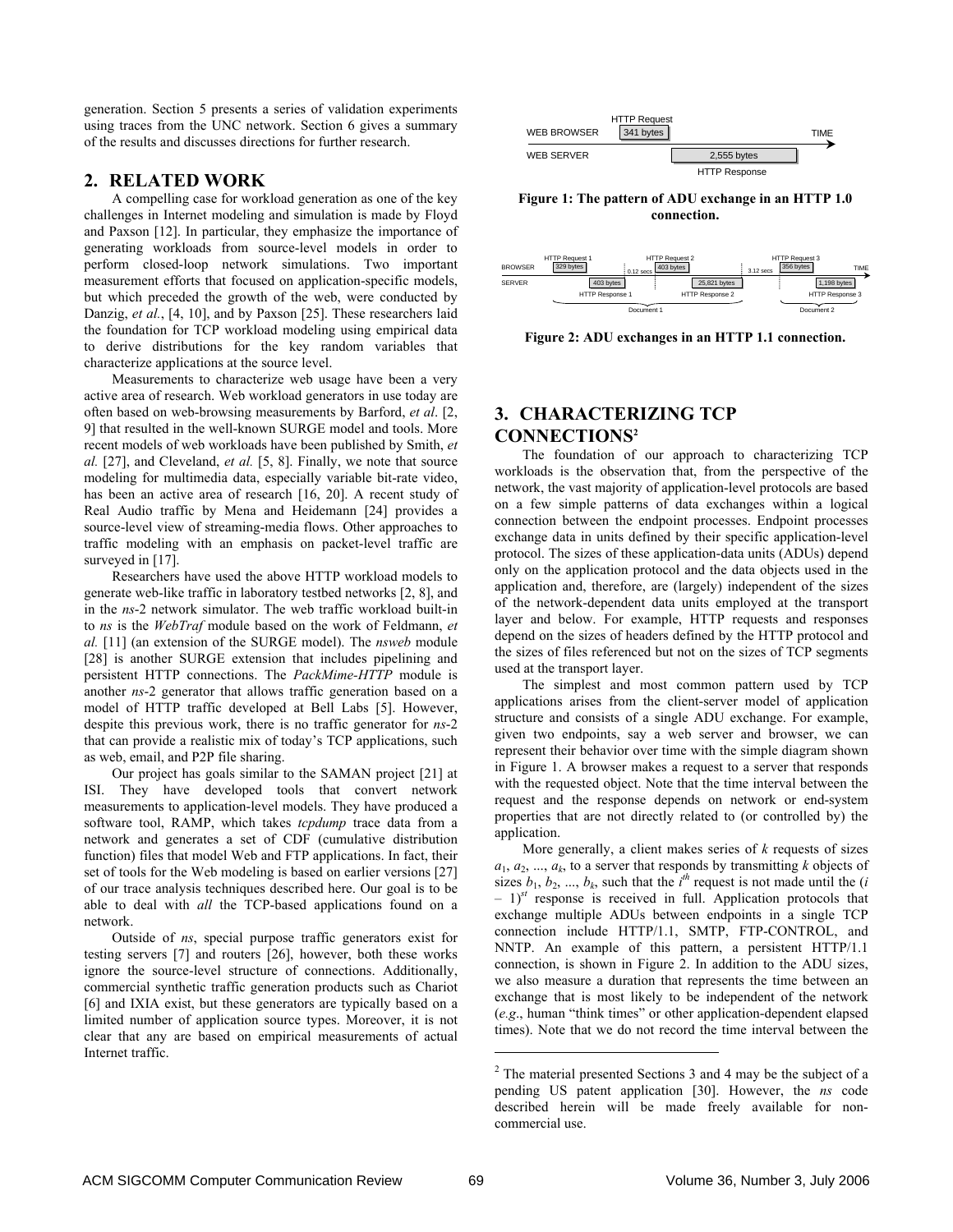

**Figure 3: A pattern of concurrent ADU exchanges in a BitTorrent connection.**

request and its corresponding response as this time depends on network or end-system properties that are not directly related to (or controlled by) the application.

More formally, we represent a pattern of ADU exchanges as a *connection vector*  $C_i = \langle E_i, E_2, ..., E_k \rangle$  consisting of a set of *epochs*  $E_i = (a_i, b_i, t_i)$  where  $a_i$  is the size of the *i*<sup>th</sup> ADU sent from connection initiator to connection acceptor,  $b_i$  is the size of the  $i<sup>th</sup>$ ADU sent from connection acceptor to connection initiator, and *ti* is the think time between the receipt of the  $i^{th}$  "response" ADU and the transmission of the  $(i + 1)^{th}$  "request." In addition, for each connection vector *i* we also record its start time  $T_i$ . Thus we can view a TCP application as generating a number of timeseparated epochs where each epoch is characterized by ADU sizes and an inter-epoch time interval. For example, the HTTP connection in Figure 2 represents a persistent HTTP connection over which a browser sent three requests of 329, 403, and 365 bytes, respectively, and a server responded to each of them with HTTP responses (including object content) of 403, 25821, and 1198 bytes, respectively. The second request was sent by the browser 120 milliseconds after the last segment of the first response was received and the third request was sent 3,120 milliseconds after the second response was received. This connection would represented as the connection vector:

*Ci* = <(329, 403, 0.12), (403, 25821, 3.12), (356, 1198, 0)>. Abstractly we say that the connection vector consists of three epochs corresponding to the three HTTP request/response exchanges.

Note that the *a-b-t* characterization admits the possibility of an application protocol omitting one of the ADUs during an exchange (*e.g.*, epochs of the form  $(a_i, 0, t_i)$  and  $(0, b_i, t_i)$ , are allowed). Single ADU epochs are commonly found in *ftp*-data connections or in streaming media connections.

A final pattern allows for ADU transmissions by the two endpoints to overlap in time (*i.e.*, to be concurrent) as shown in Figure 3. This pattern is not commonly implemented in applications used in the Internet today, but can be used by application-level protocols such as HTTP/1.1, NNTP, and BitTorrent. While uncommon, such concurrent connections often carry a significant fraction of the total bytes seen in a trace (15%- 35% of the total bytes in traces we have processed) and hence are critical to model if one wants to generate realistic traffic mixes. The ability to model and reproduce the behavior of concurrent connections is, we believe, unique to our modeling effort.

To represent concurrent ADU exchanges, the actions of each endpoint are considered to operate independently of each other so each endpoint is a separate source generating ADUs that appear as a sequence of epochs following a uni-directional flow pattern (see [14, 15]).

#### **3.1 From packet traces to connection vectors**

Modeling TCP connections as a pattern of ADU transmissions provides a unified view of connections that does not depend on the specific applications driving each TCP connection. The first step in the modeling process is to acquire a trace of TCP/IP headers and process the trace to produce a set of connection vectors; one vector for each TCP connection in the trace.

The basic method for determining ADU boundaries and inter-ADU idle times ("think times") is described in detail in [27] and briefly summarized here.

Connection vectors for sequential (non-concurrent) connections can be computed from unidirectional traces. The analysis proceeds by examining sequence numbers and acknowledgement numbers in TCP segments. Changes in sequence numbers in TCP segments are used to compute ADU sizes flowing in the direction traced and changes in ACK values are used to infer ADU sizes flowing in the opposite (not traced) direction. In sequential connections, there will be an alternating pattern of advances in the ACK values followed by advances in the data sequence values (or vice versa). This observation is used to construct a rule for inferring the beginning and ending TCP segments of an ADU and the boundary between exchanges. Of course, other events such as FIN, Reset, or idle times greater than a threshold, can mark ADU boundaries as well. Timestamps on the *tcpdump* of segments marking the beginning or end of an ADU are used to compute the inter-epoch times and timestamps on the SYN segments are used to compute connection inter-arrival times. The complexity of this analysis (per connection) is  $O(sW)$  where *s* is the number of segments in the connection and *W* is the receiver's maximum advertised window size.

For example, consider again the pattern of sequential ADU exchanges illustrated in Figure 2. This example, taken from real measurement data, manifested itself in a packet header trace as 29 TCP segments (including SYNs and FINs). If the connection analysis is applied to this sequence of packet headers it would generate the 3-epoch connection vector  $C_i$ , listed above. Note that while the actual sizes and timing of the TCP segments represented in the original packet header trace are network-dependent, the analysis has produced a compact, summary representation that models the source-level behaviors of a web browser and server.<sup>3</sup>

The computation of connection vectors that derive from application protocols which overlap rather than alternate exchanges between endpoints (the pattern in Figure 3) requires a different method than the one described above. We have developed an algorithm that can be used to detect and model instances of concurrent ADU exchanges in a TCP connection. Briefly, the idea is to detect situations in which both end points have unacknowledged data in flight. The algorithm detects concurrent data exchanges between two end points A and B in which there exists at least one pair of non-empty TCP segments *p* and *q* such that *p* is sent from A to B, *q* is sent from B to A, and the following two inequalities are satisfied: *p*.*seqno* > *q*.*ackno* and *q*.*seqno* > *p*.*ackno*. If the conversation between A and B is sequential, then for every pair of segments  $p$ ,  $q$ , either  $p$  was sent after *q* reached A, in which case *q*.*seqno*  $\leq$  *p.ackno*, or *q* was sent after *p* reached B, in which case *p.seqno*  $\leq$  *q.ackno*. The classification of concurrent connections requires a bi-directional header trace.

1

<sup>&</sup>lt;sup>3</sup> In general, the connection vector representation of TCP connections is 50-100 times smaller than a packet header trace.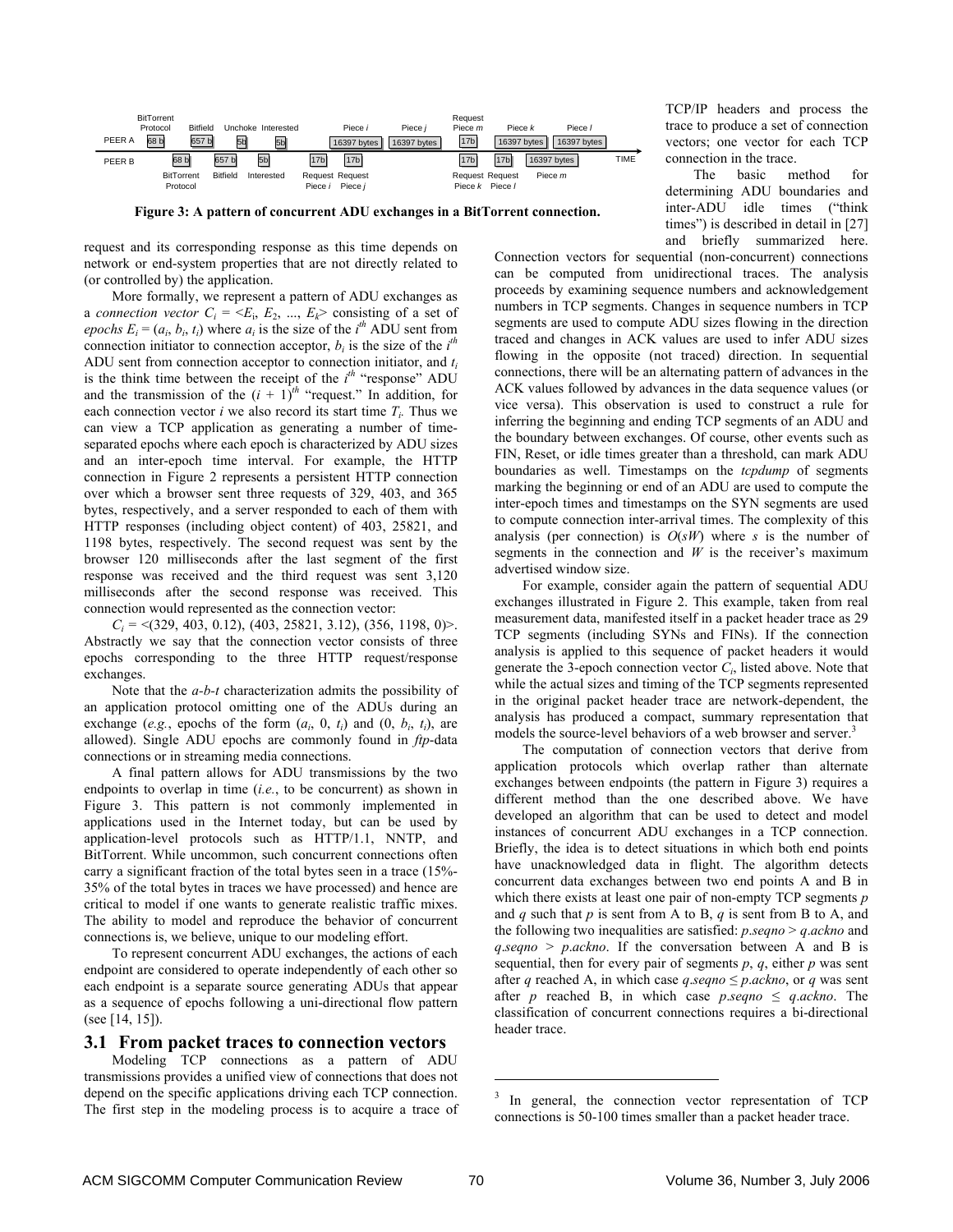# **4. WORKLOAD GENERATION FROM CONNECTION VECTORS**

The *tmix* traffic generation tool takes as input a set of connection vectors. If the connection vectors come directly from a trace on a network link then, as described next, the *tmix* tool will faithfully reproduce the traffic observed on the link. This reproduction, called "replay," is the basis for the validation procedure described in Section 5 where *tmix* is shown to generate TCP traffic that is statistically representative of the measured traffic from which the connection vectors derive. However, in addition to replay, a wide-range of alternative workload generation scenarios are also possible. For example, one can derive distributions of values for the key random variables that characterize applications at the source level (*e.g*., distributions of ADU sizes, time values, number of epochs, *etc*.). These can be used to populate analytic or empirical models of the workload in much the same way as has been done for application-specific models (*e.g*., as in the SURGE model for web browsing).

Alternatively, if one wanted to model a "representative" workload for an entire network, traces from several links in the network could be processed to produce their connection vectors and these vectors could be pooled into a library of TCP connection vectors. From this library, random samples could be drawn to create a new trace that would model the aggregate workload. To generate this workload in a simulation, one could assign start times for each TCP connection according to some model of connection arrivals (perhaps derived from the original packet traces).

A third possibility is to apply the methods of *semiexperiments* introduced in [18] at the application level instead of at the packet level. For example, one could replace the recorded start times for TCP connections with start times randomly selected from a given distribution of inter-arrival times (*e.g*., Weibull) in order to study the effects of changes in the connection arrival process on a simulation. Other interesting transforms to consider include replacing the recorded ADU sizes with sizes drawn from analytic distributions (*e.g*., LogNormal) with different parameter settings. One might replace all multi-epoch connections with single-epoch connections where the new *a* and *b* values are the sums of the original *a* and *b* values and the *t* values are eliminated (this is similar to using NetFlow data to model TCP connections). All such transforms provide researchers with a powerful new tool to use in simulations for studying the effects of workload characteristics in networks. The simple structure of a connection vector makes it a flexible tool for a broad range of approaches to synthetic workload generation.

## **4.1 The** *tmix* **workload generation tool**

*tmix* takes a set of connection vectors and replays them to generate synthetic TCP traffic. The vectors can be the exact connection vectors found in a trace or an artificial set generated via any of the methods described above.

At a high-level, *tmix* will initiate TCP connections at times taken from the  $T_i$  and, for each connection, send and receive data as specified in *Ci*. For an example, consider the replay of an *a-b-t* trace containing the connection vector described in Section 3 corresponding to the persistent HTTP connection in Figure 2:

*Ci* = <(329, 403, 0.12), (403, 25821, 3.12), (356, 1198, 0)>.

- At time  $T_i$  the *tmix* connection initiator establishes a new TCP connection to the *tmix* connection acceptor.
- The initiator writes 329 bytes to its socket and reads 403 bytes.
- Conversely, the connection acceptor reads 329 bytes from its socket and writes 403 bytes.
- After the initiator has read the 403 bytes, it sleeps for 120 milliseconds and then writes 403 bytes and reads 25,821 bytes.
- The acceptor reads 403 bytes and writes 25,821 bytes.
- After sleeping for 3,120 milliseconds, the third exchange of data units is handled in the same way and the TCP connection is terminated.

The following is the representation of the connection vector used by *tmix*:

```
SEQ 102345 3 // Sequential connection<br>w 16384 16384 // Window size
w 16384 16384 // Window size<br>r 13450 // Minimum RTT
r 13450 // Minimum RTT<br>> 329 // Epoch 1
                       // Epoch 1
< 402t 12000<br>> 403
                        // Epoch 2
< 25821 
t 312000 
> 356 // Epoch 3 
< 1198
```
The input specifies that a sequential connection should be started at time 102,345 milliseconds and that the connection will consist of 3 epochs. Each endpoint has a maximum TCP receiver window of 16,384 bytes. The base (minimum) RTT of the connection is 13.450 milliseconds. The window sizes and RTTs are optional. If present they are used with an additional *ns* module we have developed that implements per flow delays and losses. This component, called *DelayBox* [29], is required to emulate certain network path properties to enable us to validate traffic synthetically generated in *ns* against the actual measured traffic. (The connection's window size and minimum RTT are extracted from the trace data using the techniques described in [1].)

Lines beginning with '>' indicate the number of bytes sent from initiator to acceptor (*i.e.,* the *a* size), and those beginning with '<' indicate the number of bytes sent from acceptor to initiator (*i.e.,* the *b* size). The lines beginning with 't' indicate the amount of time (in microseconds) between  $b_i$  and  $a_{i+1}$ .

Below we show an example connection vector describing a concurrent connection with 2 epochs in each direction:

| CONC 3737620 2 2 | // Concurrent connection |
|------------------|--------------------------|
| w 65535 64240    | // Window size           |
| r 166883         | // Minimum RTT           |
| c > 91           |                          |
| t > 2514493      |                          |
| c< 111           |                          |
| t< 2538395       |                          |
| c > 55           |                          |
| t > 1985074      |                          |
| c< 118           |                          |
| t< 7516197       |                          |

Lines beginning with 'c>' indicate the number of bytes sent from initiator to acceptor (*i.e.,* the *a* size), and those beginning with 'c<' indicate the number of bytes sent from acceptor to initiator (*i.e.*, the *b* size). Lines beginning with  $\forall$  indicate the amount of time (in microseconds) between  $a_i$  and  $a_{i+1}$ . Likewise, lines beginning with 't<' indicate the amount of time between  $b_i$ and  $b_{i+1}$ . Note that unlike the case with sequential connector vectors, in concurrent connection vectors there is no implied ordering between the transmission of *a*'s and *b*'s. In this representation, the notation is interpreted as specifying a sequence for each direction of the connection independently. Thus, for example, although the connection vector above lists an *a* data unit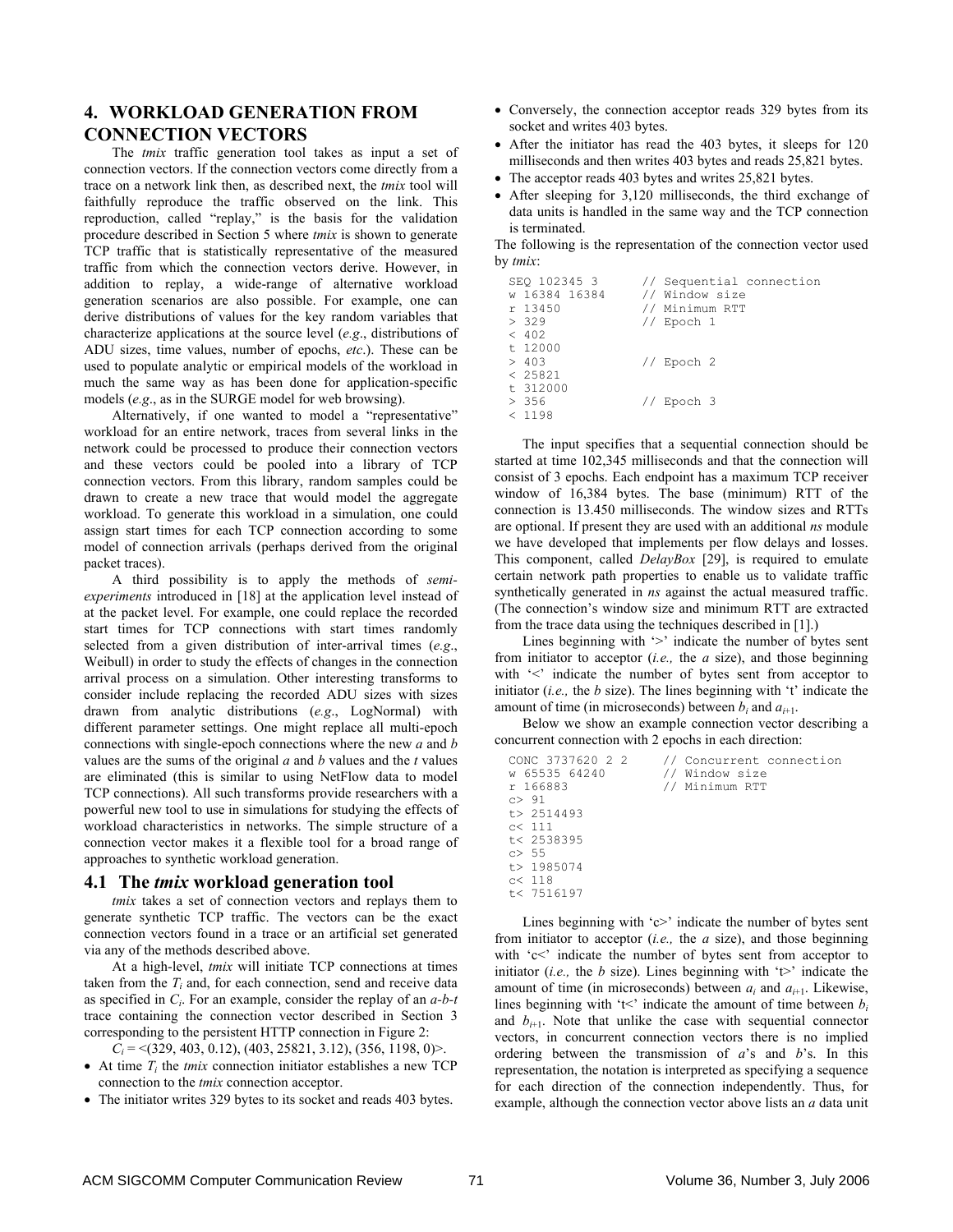of 91 bytes before a *b* data unit of 111 bytes, this first *a* and first *b* will actually be transmitted concurrently.

## **4.2 Implementation of** *tmix* **in** *ns*

The *a-b-t* connection vector model includes parameters for end systems (connection start time, *a* sizes, *b* sizes, and *t* durations) as well as the optional path parameters (minimum RTTs, loss rates). We split the implementation of *tmix* along these lines. The module *tmix-end* includes the implementation of the end system emulation, and the module *tmix-net* includes the implementation of the network path emulation.

Because we want to generate network traffic as realistically as possible, we base *tmix* on the Full-TCP model. Full-TCP provides TCP connection startup and teardown, variable packet sizes, and full-duplex connections. The connection vectors produced from the *a-b-t* model generate two-way traffic, with initiators and acceptors on both sides of the network. By default, *tmix* models a single direction with initiators on one side of the network and acceptors on the other. Users who wish to generate two-way traffic should use two separate *tmix* modules (as we have done in the validation) to create two-way traffic.

#### *4.2.1 tmix-end*

The *tmix-end* module controls all the activities of a set of initiators and acceptors. Upon startup, the *tmix-end* module reads the connection vectors from a specified file. Two lists are then created. One list holds each connection's ID and start time, and the other list (indexed by connection ID) holds the remaining parameters for each connection (type of connection (sequential or concurrent), initiator window size, acceptor window size, connection start time, list of *a* sizes, list of *b* sizes, list of *t* times).

Once the connection vector file has been processed, new connections are started according to the connection start time list. The *tmix-end* module sets the appropriate window sizes for both the initiator and acceptor. The remaining operation of *tmix-end* depends upon whether the connection vector describes a sequential or concurrent connection. In sequential connections, the initiator sends *a*-type ADUs ("requests") that the acceptor "responds to" with a *b*-type ADU. No pipelining of requests is used. In concurrent connections, the initiator uses pipelining to send multiple *a*-type ADUs without waiting for a response from the acceptor.

#### *4.2.1.1 Sequential Connections*

The initiator uses the connection's *a* sizes and inter-request times, while the acceptor uses the connection's *b* sizes and server delays. The initiator sends *a*-type ADUs in the order specified and with the appropriate gap. The inter- *a*-type ADU gap specifies the time the initiator waits between receiving a response and sending a new *a*-type ADU. Once the acceptor receives an *a*-type ADU, it waits for the time specified in the next server delay and then sends the next *b*-type ADU in the list. After the acceptor has sent its final response, it sends a FIN to close the connection.

#### *4.2.1.2 Concurrent Connections*

In the case of concurrent connections, each side (acceptor or initiator) is scheduled independently. The initiator sends its *a*-type ADUs according to the schedule given (waiting the inter- *a*-type ADU delay time before sending a new *a*-type ADU). The acceptor sends its *b*-type ADUs according to its schedule (waiting the inter- *b*-type delay time before sending a new *b*-type ADU). The acceptor no longer waits to receive an *a*-type ADU before sending a response, and the initiator no longer waits to receive a

*b*-type ADU before sending the next *a*-type ADU. The side sending the last ADU will send the FIN to close the connection.

#### *4.2.2 tmix-net*

The *tmix-net* module allows a user to create per-flow delays and losses. The delay and loss rates for each connection are contained in the connection vector. A *tmix-net* node should be placed in the network between nodes used by *tmix-end*. Upon startup, the *tmix-net* module reads each connection's ID, source, destination, RTT, and loss rate into a table. When a packet is received, *tmix-net* looks up the connection ID, source, and destination in the table to find the appropriate delay and loss values. The *tmix-net* module is symmetric, in that both a data and ACK from the same connection will be delayed the same amount. Because of this, the delay value in the table is the connection's RTT/2. *tmix-net* uses the aforementioned *DelayBox* component to implement per-flow delays.

Using *tmix*, each packet in a flow is delayed the same amount before being passed on to the next *ns* node. Any variations in delays between packets in the same flow are due only to network effects. This allows each TCP connection in the experiment to have a different minimum RTT.

There is a separate queue for each connection, so the connection's packets stay in order while they are being delayed. Packets from different connections may be forwarded in a different order than they were received based on their delay values. Once packets are delayed for their specified time, they are passed up to the single network-level queue for the node. This allows each packet to experience additional queuing delays and possible queue overflows, just as in a regular *ns* forwarding node. When a FIN is received for a connection, its entry is deleted from the table.

### **5. VALIDATION EXPERIMENTS**

In this section we describe experiments designed to validate our approach to workload characterization and generation. Our experimental procedure is based on the following steps:

- Acquire a TCP/IP header trace from an Internet link.
- Filter this Internet link trace to obtain a *sub-trace* consisting of all the packets from all the TCP connections to be included in the workload generation. For the experiments described in this paper, a sub-trace includes all packets from TCP connections where the SYN or SYN+ACK was present in the trace (so we could explicitly identify the initiator of the connection) and the connection was terminated by FIN or RST. This eliminates only those connections that were in progress when the packet trace began and ended. In the remainder of the paper, phrases like "UNC trace" will refer to the sub-trace derived according to the above description. We also refer to these sub-traces as the "original" traces.
- Derive a trace, *T*, of *a-b-t* connection vectors from the subtrace packet headers using the process described in Section 3.2
- Use *T* to generate the workload in an *ns*-2 simulation with the *tmix* generator described in section 4.2.
- Capture the packet trace from the simulation. In the remainder of this paper, phrases "UNC simulation" will refer to the packet traffic captured from the *ns*-2 simulation.
- Compare various properties of the traffic in the original trace with the simulation trace.

We report the results from applying this approach to TCP/IP header traces from a 1 Gbps Ethernet link connecting the campus of the University of North Carolina at Chapel Hill (UNC) with the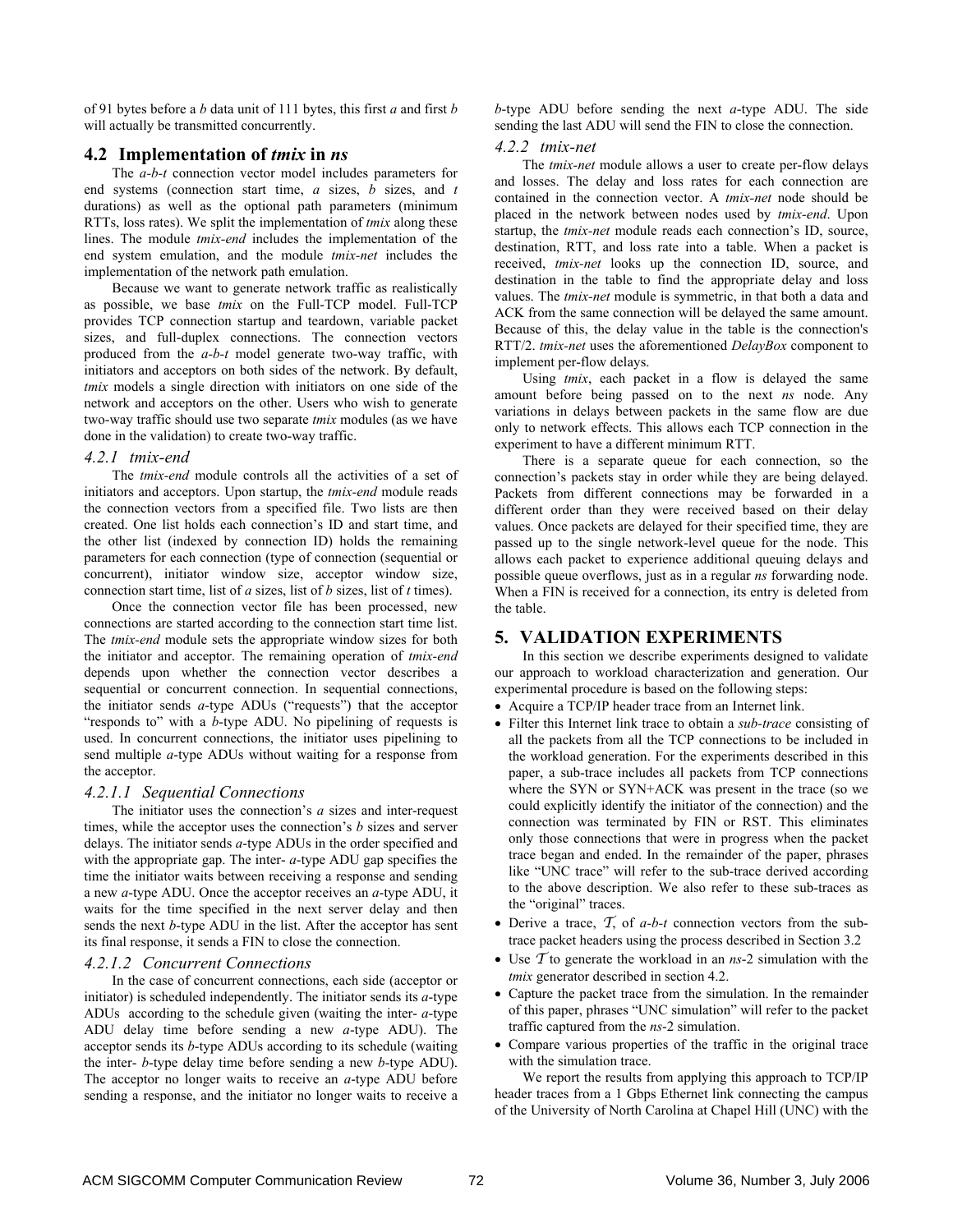

**Figure 4: ADU sizes from the original trace and the simulation. Body of the distribution.** 



**Figure 5: ADU sizes from the original trace and the simulation. Tail of the distribution.** 

router of its ISP. The UNC access-link trace is a one-hour bidirectional trace acquired using standard tools (*e.g.*, *tcpdump*).

The *ns*-2 topology used for the validation is a classical "dumbbell" network (a 1 Gbps network connecting two clusters of emulated end systems). While this network topology is in no way representative of the network traced (the UNC campus), by using the *tmix-net* component to emulate per flow RTTs, window sizes, and losses (using measurement data acquired from the trace along with the connection vectors), we are in fact able to closely reproduce in the *ns* simulation important measures of network performance observed on the UNC network.

# **5.1 Verification of source-dependent properties**

Our methodology makes strong emphasis on accurately modeling the way in which TCP connections are used by the sources. Our underlying assumption is that these source-level dependent properties are mostly independent of the specific network-dependent properties of the link in which they are measured. If this is true, we should be able to use our model for generating traffic in testbeds and simulators and safely change some network mechanism (*e.g.*, the TCP flavor or the queuing mechanism) but maintain the same TCP application workload.

We validate this idea in two ways. The first, reported in [15], is to instrument a set of TCP applications to record actual ADU



**Figure 6: Empirical and simulation RTT distributions.** 



**Figure 7: UNC throughput with empirical RTTs and window sizes, outbound.** 

sizes and inter-ADU idle times. A header trace of the execution of these applications is taken and the *a*'s, *b*'s, and *t*'s we compute from this trace are compared against the data measured by the applications. As shown in [15], our heuristics for computing connection vectors are surprisingly accurate.

The second validation is to study the source-dependent properties of a packet header trace from a real link, and compare with the source-level properties of a packet header trace collected from a *tmix* simulation. If the source-dependent properties remain unchanged, we would prove that these properties (and the way we use them to generate traffic) represent a *fixed point* that does not depend on the underlying network mechanisms.

Figure 4 compares the bodies of the distributions of *a* and *b* data unit sizes from the UNC trace with the UNC simulation, while Figure 5 compares the tails of the same distributions. One interesting feature of these distributions was that the distribution of *a* sizes was considerably lighter in the body of the distribution than the distribution of *b* sizes. This confirms our expectation that *a* units were more likely to be small because they are usually requests (*e.g.*, in HTTP) and the *b* units (the responses) are more likely to be larger. The distributions appeared to be consistent with a heavy-tailed distribution.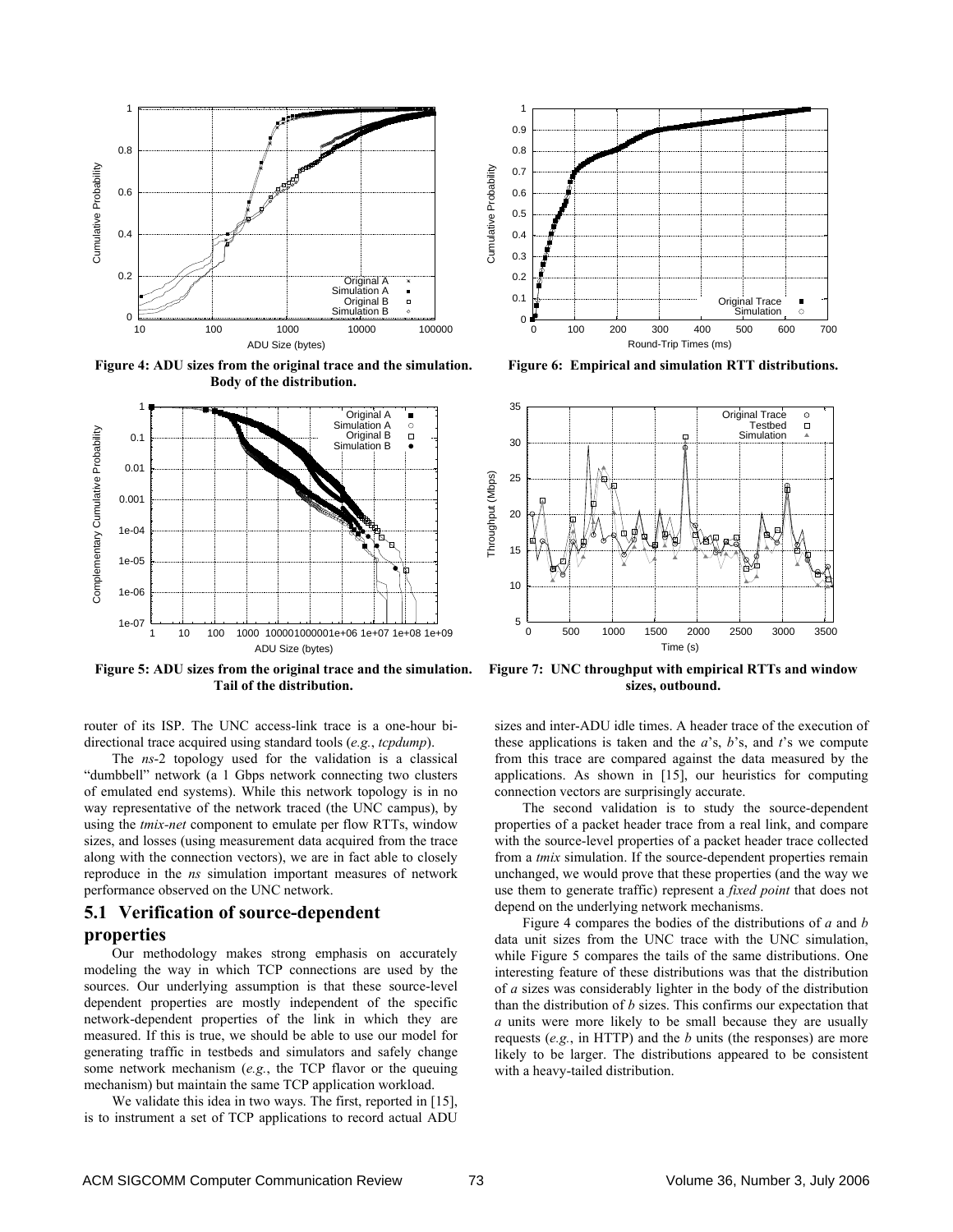

Figure 8: Cumulative distribution of goodput per connection. **Figure 10: Time series of packet arrivals.** 



## **5.2 Validation against real link traffic**

The most demanding validation experiment that we could devise was to use the workload models derived from the UNC trace with the goal of reproducing certain essential characteristics of the original packet traces when the workloads are simulated in *ns*-2. The question being explored is: to what extent can we reproduce the traffic found on real network links in a simulation?

Our metrics for evaluating the fidelity of reproduction between the real and simulated packet traffic include the following:

- The link load or throughput the number of bits per second (including protocol headers) transmitted on a link. This metric would be used by experimenters to gauge the level of congestion on simulated links. Note that because we can replay the applications' use of TCP connections at both endpoints, we are able to generate the packet-level traffic flowing in both directions of the link concurrently.
- The distribution of goodput (application-level throughput) across flows. This metric is a more sophisticated measure of link throughput as it speaks to how aggregate link throughput is realized. Moreover, reproduction of goodput implies that *tmix*'s





Figure 9: Time series of active connections. **Figure 11: Logscale diagram for inbound and outbound directions.** 

emulation of applications reproduces both network and application-layer measures of throughput.

- The time series of active connections per bin size. Accurately reproducing the number of active connections is important for experimenting with network services and mechanisms that maintain per flow state.
- The statistical properties of the time series of counts of arriving packets and bytes on a link in an interval of time (*e.g*., Hurst parameter estimates, wavelet spectra). The breakthrough results in studying these time series over the past several years have identified *self-similarity* and *long-range dependence* as fundamental features of network traffic that should be preserved in synthetic traffic.

To reproduce traffic from a real link in a laboratory network, we must consider a second set of factors that are *networkdependent* but are, to a first approximation, independent of the applications using the network. These are further classified as being determined at the TCP *endpoints* or along the *path* between endpoints. The primary network-dependent endpoint factors we consider are the TCP sender and receiver window sizes (*ns* does not simulate receiver window sizes, but does implement a sender maximum window) and the maximum segment size (MSS). Other network-dependent endpoint factors one might consider (and that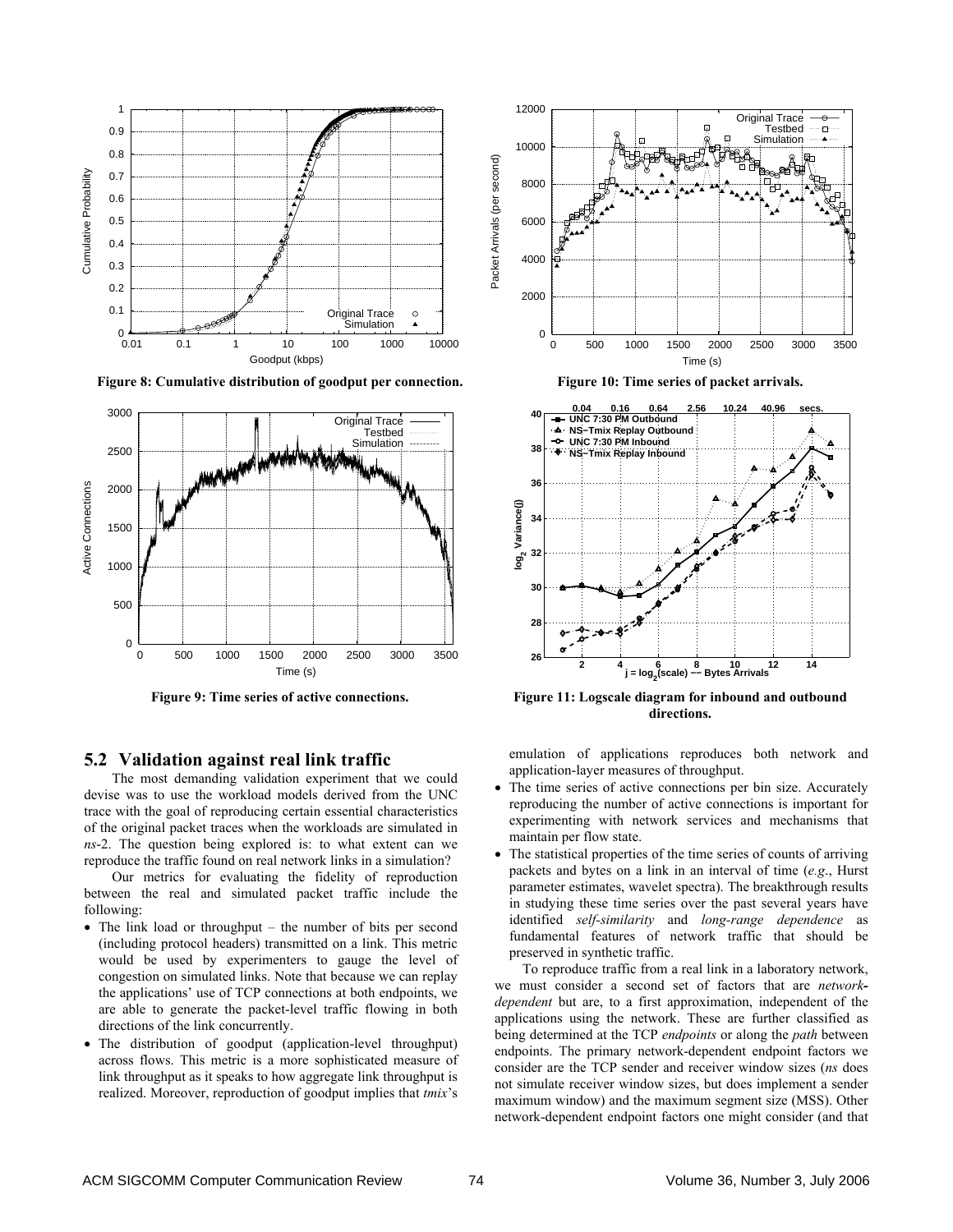we have experimented with but do not provide data here for) include the TCP variant used (*e.g.*, Reno, NewReno, SACK, *etc*.). The network-dependent path factors we consider in this paper are the distributions of per-flow round-trip times and loss rates. We are working on incorporating per-flow bottleneck bandwidths.

Figure 6 shows the distribution of estimated RTT per flow in the original traces compared with the achieved replay RTT distribution. There was a good match between the RTTs in the real network and their approximation in the simulation.

The bytes transmitted on the UNC link in 1-minute intervals are shown in Figure 7. The simulation appears to track the fluctuations in load reasonably well. However, overall there is a slight trend for the simulation to generate less throughput than was observed on the UNC network. To test whether this effect is an artifact of the *tmix* implementation or whether it is an artifact of *ns*, we also show the performance of a comparable implementation of *tmix* on a laboratory network testbed. (The testbed, described in more detail in [22], is also structured as a dumbbell network with a 1 Gbps link in the center. Technology similar to that described here is used to emulate minimum perflow delays so as to ensure all flows experience a different minimum round-trip time.)

We interpret the fact that the testbed implementation of *tmix* more closely approximates the original UNC throughput as an indication that in principle *tmix* can sufficiently reproduce the aggregate throughput of TCP connections. Moreover, while a complete discussion is beyond the scope of this paper, we have ample evidence to suggest that the essential problem here lies in the *ns* software itself.

Figure 8 shows the CDF of goodput achieved per connection, and we see that the simulation follows the original trace rather well. Thus while the aggregate throughput is less than perfect, on a per flow basis, application-layer throughput is closely approximated.

Figure 9 shows the time series of active connections. In this case there is an excellent match between the original trace, the *ns* simulation, and the testbed data. The bell-shaped nature of the curve is an artifact of startup and termination effects inherent in the original packet header trace (see [15]).

For evaluating how well we reproduced the packet- and bytearrival time series, we used the methods (and MATLAB software) developed by Abry and Veitch [14] to study the wavelet spectrum of the time series. The output of this tool is a log-scale diagram that provides a visualization of the scale-dependent variability in the data. Briefly, the logscale diagram plots the  $log<sub>2</sub>$  of the (estimated) variance of the Daubechies wavelet coefficients for the time series against the  $log_2$  of the scale (*j*) used in computing the coefficients. The wavelet coefficients are computed for scales up to  $2^{16}$ . Since the scale effectively sets the time scale at which the wavelet analysis is applied there is a direct relationship between scale and time intervals (see the top labels of the following plots). For processes that exhibit long-range dependence, the logscale diagram will exhibit a region in which there is an approximately linear relationship with slope  $> 0$ between scale and variance. An estimate of the Hurst parameter along with confidence intervals on the estimate can be obtained from the slope of this line  $H = (slope+1)/2$ . For more information than this (grossly oversimplified) summary, see [14].

Figure 10 shows the time series of packet arrivals. While the testbed implementation faithfully reproduces the packet arrival process, the *ns* simulation does not. We again interpret this as a shortcoming of the *ns* simulator itself. In particular, the packet arrival process in *ns* is negatively affected by *ns*'s implementation of delayed-ACKs.

Figure 11 shows the logscale diagram for both directions of the UNC trace. Both the original and the simulation show strong scaling starting around 500 milliseconds, so the simulation substantially reproduces the long-range dependence of the traffic. The strength of these scaling in the inbound direction, as estimated by the Hurst parameters, was  $H = 0.95$  for the original (the confidence interval was between 0.93 and 0.98) and  $H = 0.94$ for the simulation (C.I. =  $[0.91, 0.96]$ ).

The results presented above show that is possible to use workload models and reproduce with reasonable fidelity the traffic from access links like UNC in an *ns* simulation. This also validates the workload modeling and generation approach.

## **6. SUMMARY AND CONCLUSIONS**

Simulation is the dominant method for evaluating most networking technologies. However, it is well known that the quality of a simulation is only as good as the quality of its inputs. An overlooked aspect of simulation methodology is the problem of generating realistic synthetic workloads to drive a simulation or laboratory experiment. We have developed an empirically-based approach to workload generation. Starting from a trace of TCP/IP headers on a production network, a model is constructed for all the TCP connections observed in the network. The model, a set of *a-b-t* connection vectors, can be used in the workload generator *tmix* to replay the connections and reproduce the application-level behaviors observed on the original network. Moreover, by combining set of connection vectors or sub-sampling vectors according to any number of heuristics, a wide range of meaningful departures from reality are possible. This enables researchers to perform "what if" experiments where the synthetic traffic can be manipulated in controlled ways.

We believe this approach to source-level modeling, and the *tmix* generator, are significant contributions to network evaluations, specifically because of their ability to automatically generate valid workload models representing all TCP applications in a network with no *a priori* knowledge about them. Our work therefore serves to demonstrate that researchers need not make arbitrary decisions when performing simulations such as deciding the number of flows to generate or the mix of "long-lived" versus "short-lived" flows. Given an easily acquired TCP/IP header trace, it is straightforward to populate a workload generator and instantiate a generation environment capable of reproducing a broad spectrum of interesting and important features of network traffic. For this reason, we believe this work holds the potential to improve the level of realism in network simulations.

## **7. ACKNOWLEDGMENTS**

We would like to thank Shobana Natesan Sampath and Venkata Vasireddi of Clemson University for their help in the coding of *tmix* in *ns*.

This work was supported in parts by the National Science Foundation (grants CCR-0208924, EIA-0303590, and ANI-0323648), Cisco Systems Inc., and the IBM Corporation.